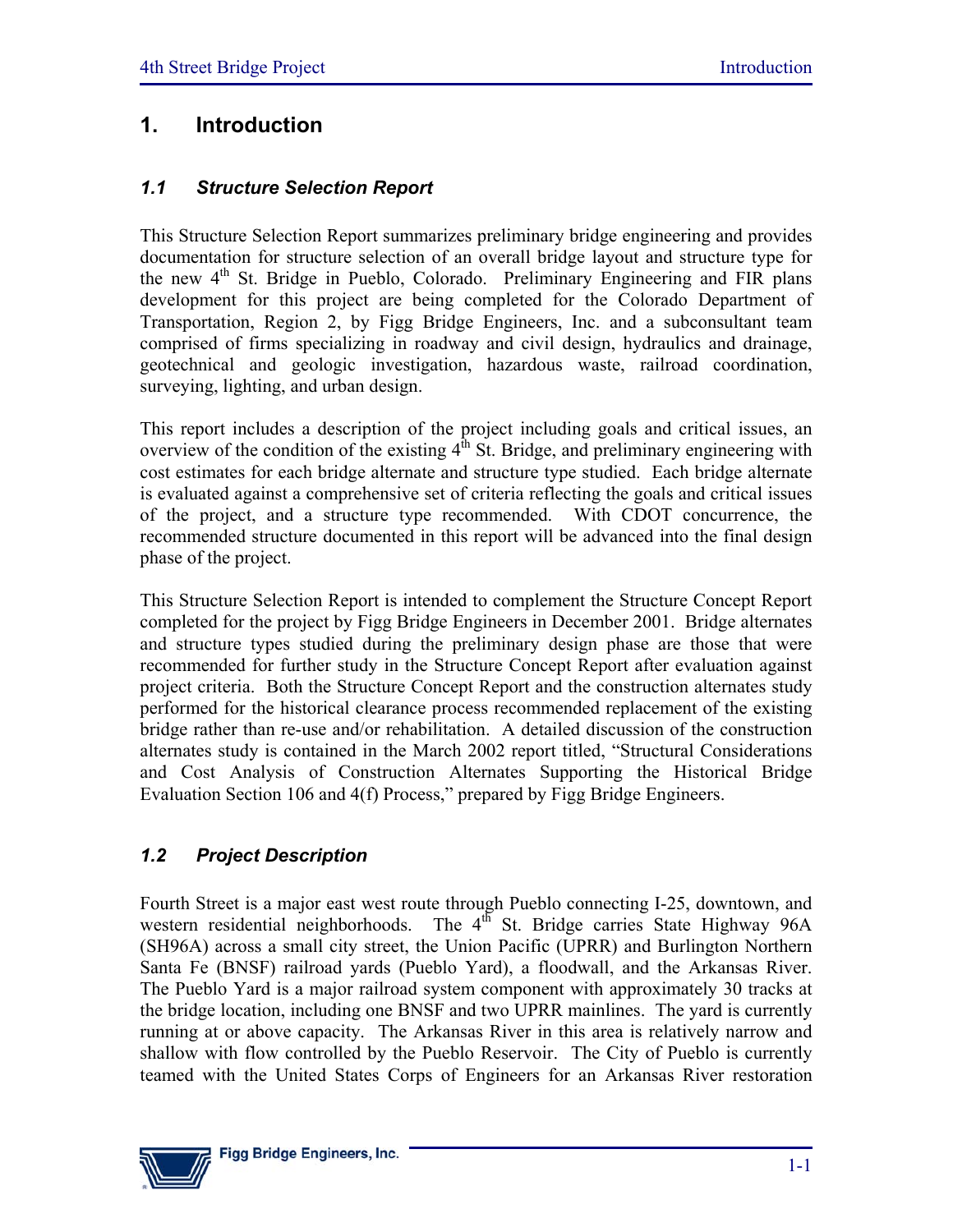project (Legacy Project) aimed at reestablishing the riverine environment and encouraging recreational use of the river in this area.

The existing  $4<sup>th</sup>$  St. Bridge, structure number K-18-Z, has a Sufficiency Rating of 24 out of 100 and has become structurally deficient and functionally obsolete. Improvements will be made to enhance safety for motorists and pedestrians through new bridge construction and approach roadway modifications. Roadway alignment and profile improvements, structure replacement, drainage design, lighting, and urban design are part of the final overall strategy.

The existing bridge cross section consists of two substandard 11-foot traffic lanes, two 2 foot shoulders, and a 4-foot sidewalk in each direction. A concrete barrier separates the sidewalks from the travel lanes and a 4-foot wide median with a double-sided W-Rail barrier separates traffic directions. The heavily traveled 4-foot wide sidewalks on each side of the bridge are narrow and do not provide adequate passing width for both pedestrians and bicyclists

The bridge and roadway cross-section will be improved to accommodate current and future traffic demands on the  $4<sup>th</sup>$  St. corridor. The new cross-section includes two 12-foot travel lanes, a 6-foot inside shoulder, a 10-foot outside shoulder, and a 10-foot wide multi-use sidewalk in each direction. The 10-foot wide outside shoulders will provide breakdown lanes on the bridge as well as accommodate high-speed bicyclists. The 6-foot wide inside shoulders will provide an overall width capable of accommodating an additional lane in each direction if needed for future demand. The overall width also allows for efficient traffic phasing during construction as discussed in Section 5. The wide multi-use sidewalks on each side provide adequate facilities for pedestrians and casual bicyclists without the need for crossing heavily traveled  $4<sup>th</sup>$  Street (See Figure 1.1).



**Figure 1.1 Proposed Bridge Cross Section** 

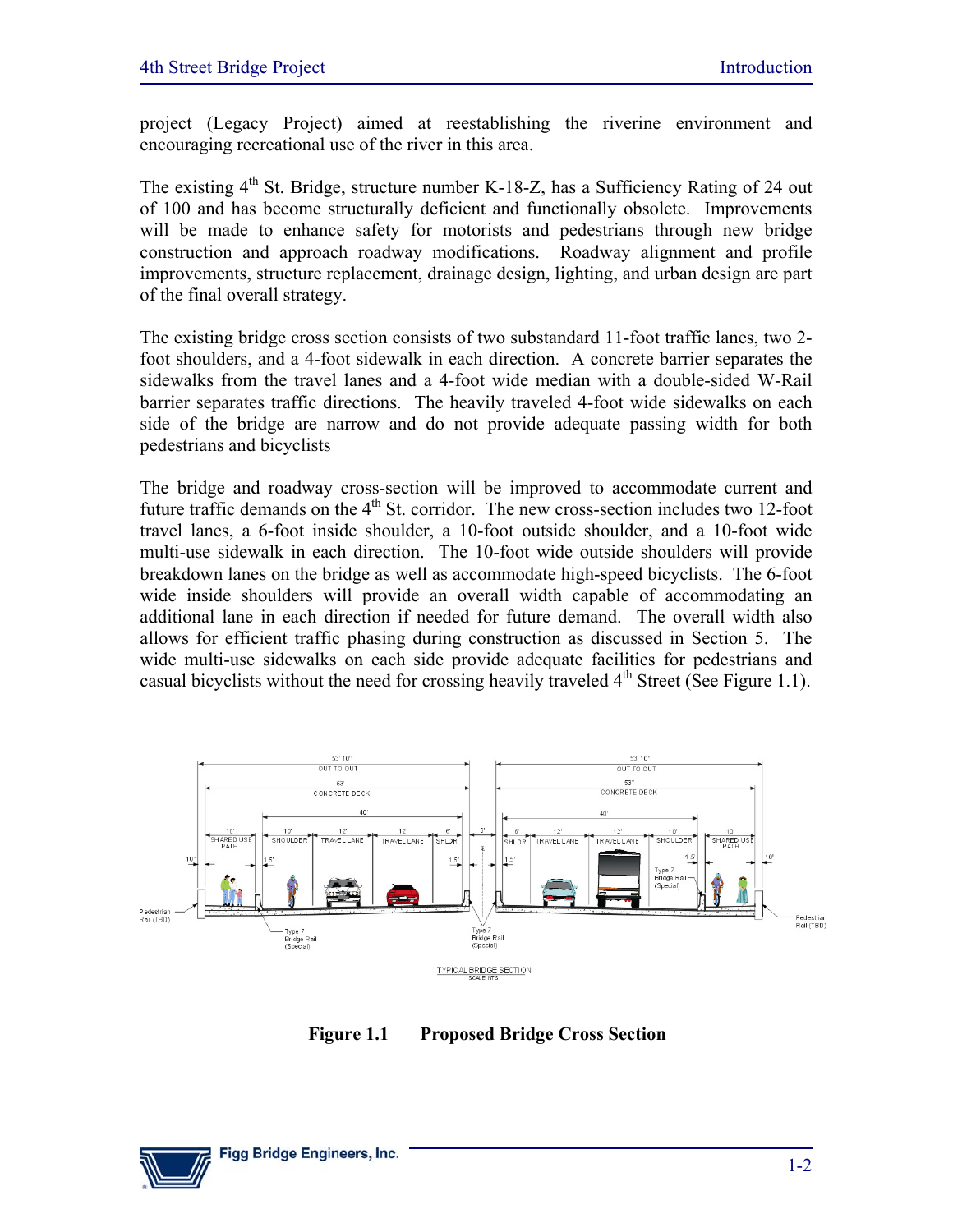### *1.3 Project Location*

Figure 1.1 shows the project location and existing  $4<sup>th</sup>$  St. Bridge. The bridge is located in Pueblo, Colorado on  $4^{th}$  St. (SH96A) west of I-25 and downtown Pueblo between Midtown Circle Drive and Elmhurst Place. The bridge crosses a local city street connecting  $4<sup>th</sup>$  St. to Midtown Center, the UPRR and BNSF railroad yard, the Arkansas River, and the Arkansas River Floodwall. Residential and commercial properties are located west of the bridge towards Abriendo Avenue. A handicapped fishing pier, trail system, and parking facility are also located on the west end of the bridge, along the river and on the western bluff. East of the bridge are primarily commercial and industrial properties. Railroad and power generation facilities are nearby and the Midtown Center mall is just north of the bridge at the east end. Downtown Pueblo is further to the east between Elizabeth Street and I-25. The project study limits are Elizabeth St. on the east and Abriendo Avenue on the west. It is anticipated that construction activities will be limited to the region between Midtown Circle Drive and W. Corona Avenue.

### *1.4 Project Goals and Critical Issues*

Goals of the  $4<sup>th</sup>$  St. Bridge Project include improving safety to motorists, pedestrians, and bicyclists on the bridge, increasing capacity, providing a higher functioning level of service, improving railroad clearances, and increasing load carrying capacity. Community and agency involvement in decision making related to project elements such as bridge, roadway, aesthetics, and urban design is key to the successful project. Critical project issues include:

- Railroad Safety Requirements (UPRR and BNSF)
- Access and Right of Way Restrictions
- Environmental Assessment and Mitigation
- Historical Assessment and Mitigation
- CDOT Schedule and Budget Constraints
- Aesthetics and Urban Design
- Community and Agency Involvement
- Maintenance of Traffic During Construction (4-lanes at all times)
- Alignment and Profile Improvements
- Access to Midtown Shopping Center
- Arkansas River Floodwall Considerations
- Coordination with Other Pueblo Projects
	- (I-25 Reconstruction, Historic Arkansas Riverwalk Project (HARP), Downtown Access Study, Legacy Project)